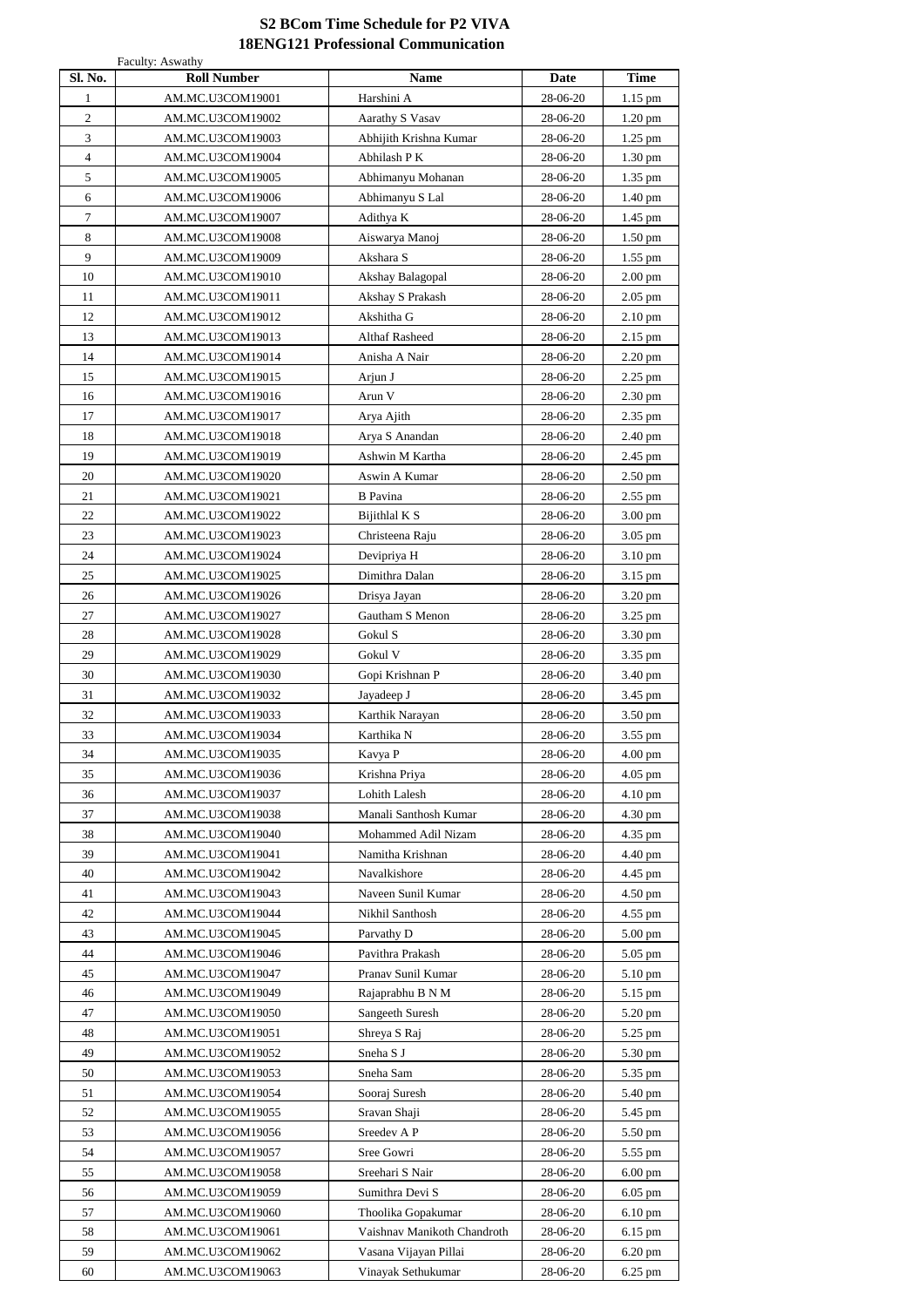| 61 | AM.MC.U3COM19064 | Vishal Sajeev  | 28-06-20   | $6.30 \text{ pm}$ |
|----|------------------|----------------|------------|-------------------|
| 62 | AM.MC.U3COM19065 | Vishnuprasad D | 28-06-20   | 6.35 pm           |
| 63 | AM.MC.U3COM19066 | Amal Babu      | 28-06-20   | $6.40 \text{ pm}$ |
| 64 | AM.MC.U3COM19067 | Arjun S Kumar  | 28-06-20   | 6.45 pm           |
| 65 | AM.MC.U3COM19068 | Santhosh Kuwar | 28-06-20   | $6.50$ pm         |
| 66 | AM.MC.U3COM19069 | Sidharth A     | $28-06-20$ | $6.55$ pm         |
| 67 | AM.MC.U3COM19070 | Abhishek S     | 28-06-20   | $7.00 \text{ pm}$ |
| 68 | AM.MC.U3COM19071 | S Pranav       | 28-06-20   | $7.05$ pm         |
| 69 | AM.MC.U3COM19072 | Nirmal S       | 28-06-20   | $7.10 \text{ pm}$ |
|    |                  |                |            |                   |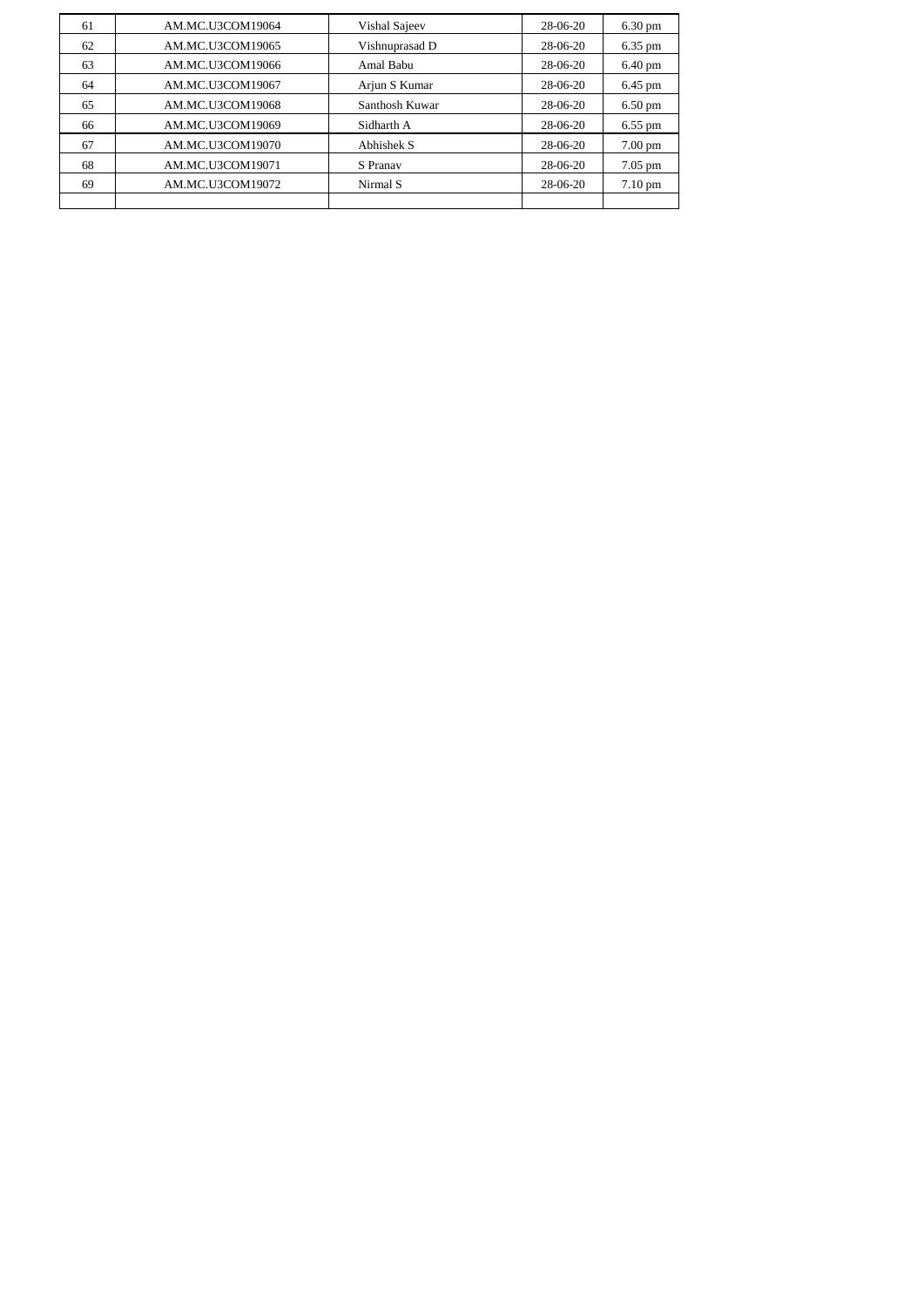## **S2 BCom Time Schedule for P2 VIVA 18MAT113 Business Statistics and Operations Research**

| Sl. No.        | Faculty: Bintu syam<br><b>Roll Number</b> | <b>Name</b>                                  | <b>Date</b>                  | <b>Time</b>        |
|----------------|-------------------------------------------|----------------------------------------------|------------------------------|--------------------|
| $\mathbf{1}$   | AM.AR.U3COM16009                          | Akhil Raj                                    | $07-01-20$                   | 5.00 pm            |
| $\overline{2}$ | AM.MC.U3COM19001                          | Harshini A                                   | $07-01-20$                   | 5.05 pm            |
| 3              | AM.MC.U3COM19002                          | Aarathy S Vasav                              | $07-01-20$                   | 5.10 pm            |
| $\overline{4}$ | AM.MC.U3COM19003                          | Abhijith Krishna Kumar                       | $07-01-20$                   | 5.15 pm            |
| 5              | AM.MC.U3COM19004                          | Abhilash P K                                 | $07-01-20$                   | 5.20 pm            |
| 6              | AM.MC.U3COM19005                          | Abhimanyu Mohanan                            | $07-01-20$                   | 5.25 pm            |
| $\tau$         | AM.MC.U3COM19006                          | Abhimanyu S Lal                              | $07-01-20$                   | 5.30 pm            |
| 8              | AM.MC.U3COM19007                          | Adithya K                                    | $07-01-20$                   | 5.35 pm            |
| 9              | AM.MC.U3COM19008                          | Aiswarya Manoj                               | $07-01-20$                   | 5.40 pm            |
| 10             | AM.MC.U3COM19009                          | Akshara S                                    | $07-01-20$                   | 5.45 pm            |
| 11             | AM.MC.U3COM19010                          | Akshay Balagopal                             | $07-01-20$                   | 5.50 pm            |
| 12             | AM.MC.U3COM19011                          | Akshay S Prakash                             | $07-01-20$                   | 5.55 pm            |
| 13             | AM.MC.U3COM19012                          | Akshitha G                                   | $07-01-20$                   | $6.00$ pm          |
| 14             | AM.MC.U3COM19013                          | <b>Althaf Rasheed</b>                        | $07-01-20$                   | $6.05$ pm          |
| 15             | AM.MC.U3COM19014                          | Anisha A Nair                                | $07-01-20$                   | $6.10 \text{ pm}$  |
| 16             | AM.MC.U3COM19015                          | Arjun J                                      | $07-01-20$                   | 6.15 pm            |
| 17             | AM.MC.U3COM19016                          | Arun V                                       | $07-01-20$                   | $6.20$ pm          |
| 18             | AM.MC.U3COM19017                          | Arya Ajith                                   | $07-01-20$                   | 6.25 pm            |
| 19             | AM.MC.U3COM19018                          | Arya S Anandan                               | $07-01-20$                   | 6.30 pm            |
| 20             | AM.MC.U3COM19019                          | Ashwin M Kartha                              | $07-01-20$                   | 6.35 pm            |
| 21             | AM.MC.U3COM19020                          | Aswin A Kumar                                | $07-01-20$                   | 6.40 pm            |
| $22\,$         | AM.MC.U3COM19021                          | <b>B</b> Pavina                              | $07 - 01 - 20$               | 6.45 pm            |
| 23             | AM.MC.U3COM19022                          | Bijithlal K S                                | $07-01-20$                   | 6.50 pm            |
| 24             | AM.MC.U3COM19023                          | Christeena Raju                              | $07-01-20$                   | 6.55 pm            |
| 25             | AM.MC.U3COM19024                          | Devipriya H                                  | $07-01-20$                   | 7.00 pm            |
| 26             | AM.MC.U3COM19025                          | Dimithra Dalan                               | $07-01-20$                   | 7.30 pm            |
| 27             | AM.MC.U3COM19026                          | Drisya Jayan                                 | $07-01-20$                   | 7.35 pm            |
| 28             | AM.MC.U3COM19027                          | Gautham S Menon                              | $07-01-20$                   | 7.40 pm            |
| 29             | AM.MC.U3COM19028                          | Gokul S                                      | $07-01-20$                   | 7.45 pm            |
| 30             | AM.MC.U3COM19029                          | Gokul V                                      | $07 - 01 - 20$               | 7.50 pm            |
| 31             | AM.MC.U3COM19030                          | Gopi Krishnan P                              | $07-01-20$                   | 7.55 pm            |
| 32             | AM.MC.U3COM19032                          | Jayadeep J                                   | $07-01-20$                   | 8.00 pm            |
| 33             | AM.MC.U3COM19033                          | Karthik Narayan                              | $07-01-20$                   | 8.05 pm            |
| 34             | AM.MC.U3COM19034                          | Karthika N                                   | $07 - 01 - 20$               | 8.10 pm            |
| 35             | AM.MC.U3COM19035                          | Kavya P                                      | $07-01-20$                   | 8.15 pm            |
| 36             | AM.MC.U3COM19036                          | Krishna Priya                                | $07 - 01 - 20$               | 8.20 pm            |
| 37             | AM.MC.U3COM19037                          | Lohith Lalesh                                | $07-01-20$                   | 8.25 pm            |
| 38<br>39       | AM.MC.U3COM19038<br>AM.MC.U3COM19040      | Manali Santhosh Kumar<br>Mohammed Adil Nizam | $07 - 01 - 20$<br>$07-01-20$ | 8.30 pm<br>8.35 pm |
| 40             | AM.MC.U3COM19041                          | Namitha Krishnan                             | $07-01-20$                   | 8.40 pm            |
| 41             | AM.MC.U3COM19042                          | Navalkishore                                 | $07 - 01 - 20$               | 8.45 pm            |
| 42             | AM.MC.U3COM19043                          | Naveen Sunil Kumar                           | $07-01-20$                   | 8.50 pm            |
| 43             | AM.MC.U3COM19044                          | Nikhil Santhosh                              | $07-01-20$                   | 8.55 pm            |
| 44             | AM.MC.U3COM19045                          | Parvathy D                                   | $07-01-20$                   | 9.00 pm            |
| 45             | AM.MC.U3COM19046                          | Pavithra Prakash                             | $07-01-20$                   | 9.05 pm            |
| 46             | AM.MC.U3COM19047                          | Pranav Sunil Kumar                           | $07-01-20$                   | 9.10 pm            |
| 47             | AM.MC.U3COM19049                          | Rajaprabhu B N M                             | $07-01-20$                   | 9.15 pm            |
| 48             | AM.MC.U3COM19050                          | Sangeeth Suresh                              | $07-01-20$                   | 9.20 pm            |
| 49             | AM.MC.U3COM19051                          | Shreya S Raj                                 | $07-01-20$                   | 9.25 pm            |
| 50             | AM.MC.U3COM19052                          | Sneha S J                                    | $07-01-20$                   | 9.30 pm            |
| 51             | AM.MC.U3COM19053                          | Sneha Sam                                    | $07-02-20$                   | 9.00 am            |
| 52             | AM.MC.U3COM19054                          | Sooraj Suresh                                | $07-02-20$                   | 9.05 am            |
| 53             | AM.MC.U3COM19055                          | Sravan Shaji                                 | $07-02-20$                   | 9.10 am            |
| 54             | AM.MC.U3COM19056                          | Sreedev A P                                  | $07-02-20$                   | 9.15 am            |
| 55             | AM.MC.U3COM19057                          | Sree Gowri                                   | $07-02-20$                   | 9.20 am            |
| 56             | AM.MC.U3COM19058                          | Sreehari S Nair                              | $07-02-20$                   | 9.25 am            |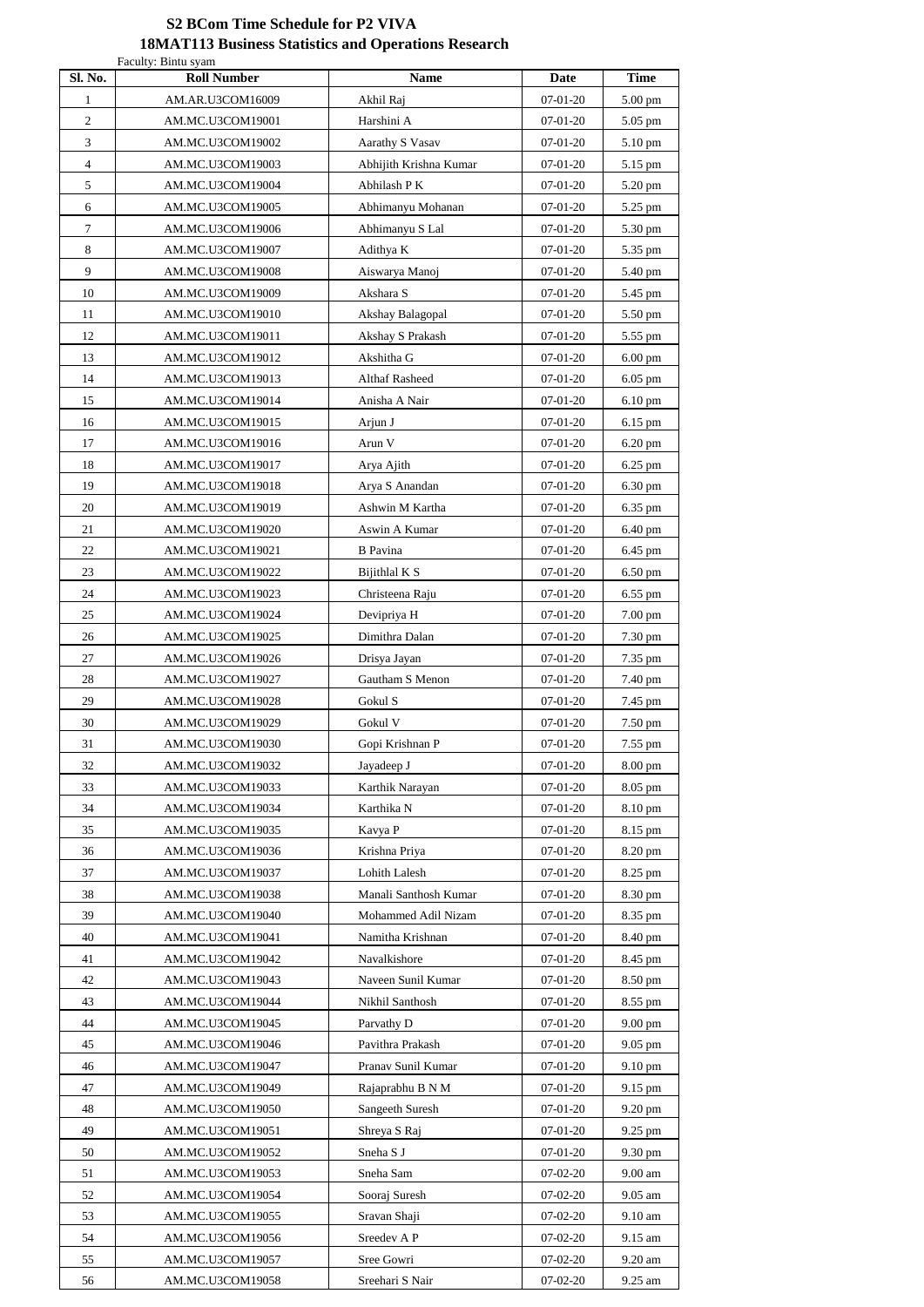| 57 | AM.MC.U3COM19059 | Sumithra Devi S             | $07-02-20$ | 9.30 am    |
|----|------------------|-----------------------------|------------|------------|
| 58 | AM.MC.U3COM19060 | Thoolika Gopakumar          | $07-02-20$ | 9.35 am    |
| 59 | AM.MC.U3COM19061 | Vaishnav Manikoth Chandroth | $07-02-20$ | 9.40 am    |
| 60 | AM.MC.U3COM19062 | Vasana Vijayan Pillai       | $07-02-20$ | 9.45 am    |
| 61 | AM.MC.U3COM19063 | Vinayak Sethukumar          | $07-02-20$ | 9.50 am    |
| 62 | AM.MC.U3COM19064 | Vishal Sajeev               | $07-02-20$ | 9.55 am    |
| 63 | AM.MC.U3COM19065 | Vishnuprasad D              | $07-02-20$ | $10.00$ am |
| 64 | AM.MC.U3COM19066 | Amal Babu                   | $07-02-20$ | 10.05 am   |
| 65 | AM.MC.U3COM19067 | Arjun S Kumar               | $07-02-20$ | 10.10 am   |
| 66 | AM.MC.U3COM19068 | Santhosh Kuwar              | $07-02-20$ | 10.15 am   |
| 67 | AM.MC.U3COM19069 | Sidharth A                  | $07-02-20$ | 10.20 am   |
| 68 | AM.MC.U3COM19070 | Abhishek S                  | $07-02-20$ | 10.25 am   |
| 69 | AM.MC.U3COM19071 | S Pranav                    | $07-02-20$ | 10.30 am   |
| 70 | AM.MC.U3COM19072 | Nirmal S                    | $07-02-20$ | 10.35 am   |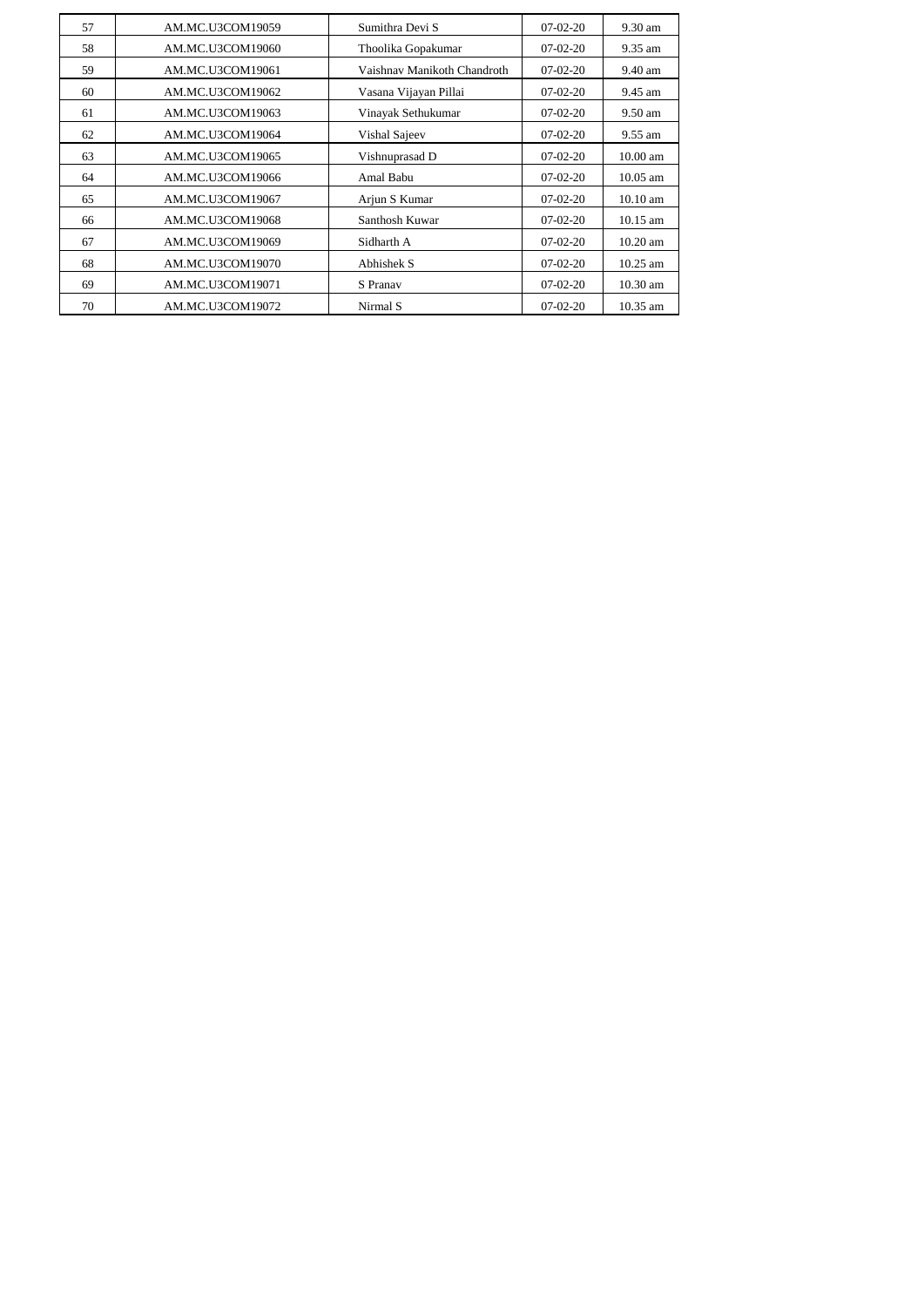|                            | Exam date:03/07/2020 Slot 5(3.30 pm to 4.30 pm) |                            |                  |  |  |  |  |
|----------------------------|-------------------------------------------------|----------------------------|------------------|--|--|--|--|
| <b>Periodical - 2 Viva</b> |                                                 |                            |                  |  |  |  |  |
|                            | <b>Course: 18COM111 - Advanced Accountancy</b>  |                            |                  |  |  |  |  |
|                            | Viva date: 04/07/2020, Faculty: Ambily          |                            |                  |  |  |  |  |
| <b>Sl No</b>               | <b>RollNo</b>                                   | <b>Name</b>                | <b>Viva time</b> |  |  |  |  |
| 1                          | AM.MC.U3COM19001                                | Harshini A                 | 9:30 AM          |  |  |  |  |
| $\overline{2}$             | AM.MC.U3COM19002                                | <b>Aarathy S Vasav</b>     | 9:35 AM          |  |  |  |  |
| 3                          | AM.MC.U3COM19003                                | Abhijith Krishna Kumar     | 9:40 AM          |  |  |  |  |
| $\overline{4}$             | AM.MC.U3COM19004                                | Abhilash PK                | 9:45 AM          |  |  |  |  |
| 5                          | AM.MC.U3COM19005                                | Abhimanyu Mohanan          | 9:50 AM          |  |  |  |  |
| 6                          | AM.MC.U3COM19006                                | Abhimanyu S Lal            | 9:55 AM          |  |  |  |  |
| $\overline{7}$             | AM.MC.U3COM19007                                | Adithya K                  | 10:00 AM         |  |  |  |  |
| 8                          | AM.MC.U3COM19008                                | Aiswarya Manoj             | 10:05 AM         |  |  |  |  |
| 9                          | AM.MC.U3COM19009                                | Akshara S                  | 10:10 AM         |  |  |  |  |
| 10                         | AM.MC.U3COM19010                                | Akshay Balagopal           | 10:15 AM         |  |  |  |  |
| 11                         | AM.MC.U3COM19011                                | Akshay S Prakash           | 10:25 AM         |  |  |  |  |
| 12                         | AM.MC.U3COM19012                                | Akshitha G                 | 10:30 AM         |  |  |  |  |
| 13                         | AM.MC.U3COM19013                                | <b>Althaf Rasheed</b>      | 10:35 AM         |  |  |  |  |
| 14                         | AM.MC.U3COM19014                                | Anisha A Nair              | 10:40 AM         |  |  |  |  |
| 15                         | AM.MC.U3COM19015                                | Arjun J                    | 10:45 AM         |  |  |  |  |
| 16                         | AM.MC.U3COM19016                                | Arun V                     | 10:50 AM         |  |  |  |  |
| 17                         | AM.MC.U3COM19017                                | Arya Ajith                 | 10:55 AM         |  |  |  |  |
| 18                         | AM.MC.U3COM19018                                | Arya S Anandan             | 11:00 AM         |  |  |  |  |
| 19                         | AM.MC.U3COM19019                                | Ashwin M Kartha            | 11:05 AM         |  |  |  |  |
| 20                         | AM.MC.U3COM19020                                | Aswin A Kumar              | 11:10 AM         |  |  |  |  |
| 21                         | AM.MC.U3COM19021                                | <b>B</b> Pavina            | 11:20 AM         |  |  |  |  |
| 22                         | AM.MC.U3COM19022                                | Bijithlal K S              | 11:25 AM         |  |  |  |  |
| 23                         | AM.MC.U3COM19023                                | Christeena Raju            | 11:30 AM         |  |  |  |  |
| 24                         | AM.MC.U3COM19024                                | Devipriya H                | 11:35 AM         |  |  |  |  |
| 25                         | AM.MC.U3COM19025                                | Dimithra Dalan             | 11:40 AM         |  |  |  |  |
| 26                         | AM.MC.U3COM19026                                | Drisya Jayan               | 11:45 AM         |  |  |  |  |
| 27                         | AM.MC.U3COM19027                                | <b>Gautham S Menon</b>     | 11:50 AM         |  |  |  |  |
| 28                         | AM.MC.U3COM19028                                | Gokul S                    | 11:55 AM         |  |  |  |  |
| 29                         | AM.MC.U3COM19029                                | Gokul V                    | 12:00 PM         |  |  |  |  |
| 30                         | AM.MC.U3COM19030                                | Gopi Krishnan P            | 12:05 PM         |  |  |  |  |
| 31                         | AM.MC.U3COM19032                                | Jayadeep J                 | 12:15 PM         |  |  |  |  |
| 32                         | AM.MC.U3COM19033                                | Karthik Narayan            | 12:20 PM         |  |  |  |  |
| 33                         | AM.MC.U3COM19034                                | Karthika N                 | 12:25 PM         |  |  |  |  |
| 34                         | AM.MC.U3COM19035                                | Kavya P                    | 12:30 PM         |  |  |  |  |
| 35                         | AM.MC.U3COM19036                                | Krishna Priya              | 12:35 PM         |  |  |  |  |
| 36                         | AM.MC.U3COM19037                                | <b>Lohith Lalesh</b>       | 12:40 PM         |  |  |  |  |
| 37                         | AM.MC.U3COM19038                                | Manali Santhosh Kumar      | 12:45 PM         |  |  |  |  |
| 38                         | AM.MC.U3COM19040                                | <b>Mohammed Adil Nizam</b> | 12:50 PM         |  |  |  |  |
| 39                         | AM.MC.U3COM19041                                | Namitha Krishnan           | 12:55 PM         |  |  |  |  |
| 40                         | AM.MC.U3COM19042                                | Navalkishore               | 1:00 PM          |  |  |  |  |
| 41                         | AM.MC.U3COM19043                                | Naveen Sunil Kumar         | 1:30 PM          |  |  |  |  |
| 42                         | AM.MC.U3COM19044                                | Nikhil Santhosh            | 1:35 PM          |  |  |  |  |
| 43                         | AM.MC.U3COM19045                                | Parvathy D                 | 1:40 PM          |  |  |  |  |
| 44                         | AM.MC.U3COM19046                                | Pavithra Prakash           | 1:45 PM          |  |  |  |  |
| 45                         | AM.MC.U3COM19047                                |                            | 1:50 PM          |  |  |  |  |
|                            |                                                 | Pranav Sunil Kumar         | 1:55 PM          |  |  |  |  |
| 46                         | AM.MC.U3COM19049                                | Rajaprabhu B N M           |                  |  |  |  |  |
| 47                         | AM.MC.U3COM19050                                | <b>Sangeeth Suresh</b>     | 2:00 PM          |  |  |  |  |
| 48                         | AM.MC.U3COM19051                                | Shreya S Raj               | 2:05 PM          |  |  |  |  |
| 49                         | AM.MC.U3COM19052                                | Sneha S J                  | 2:10 PM          |  |  |  |  |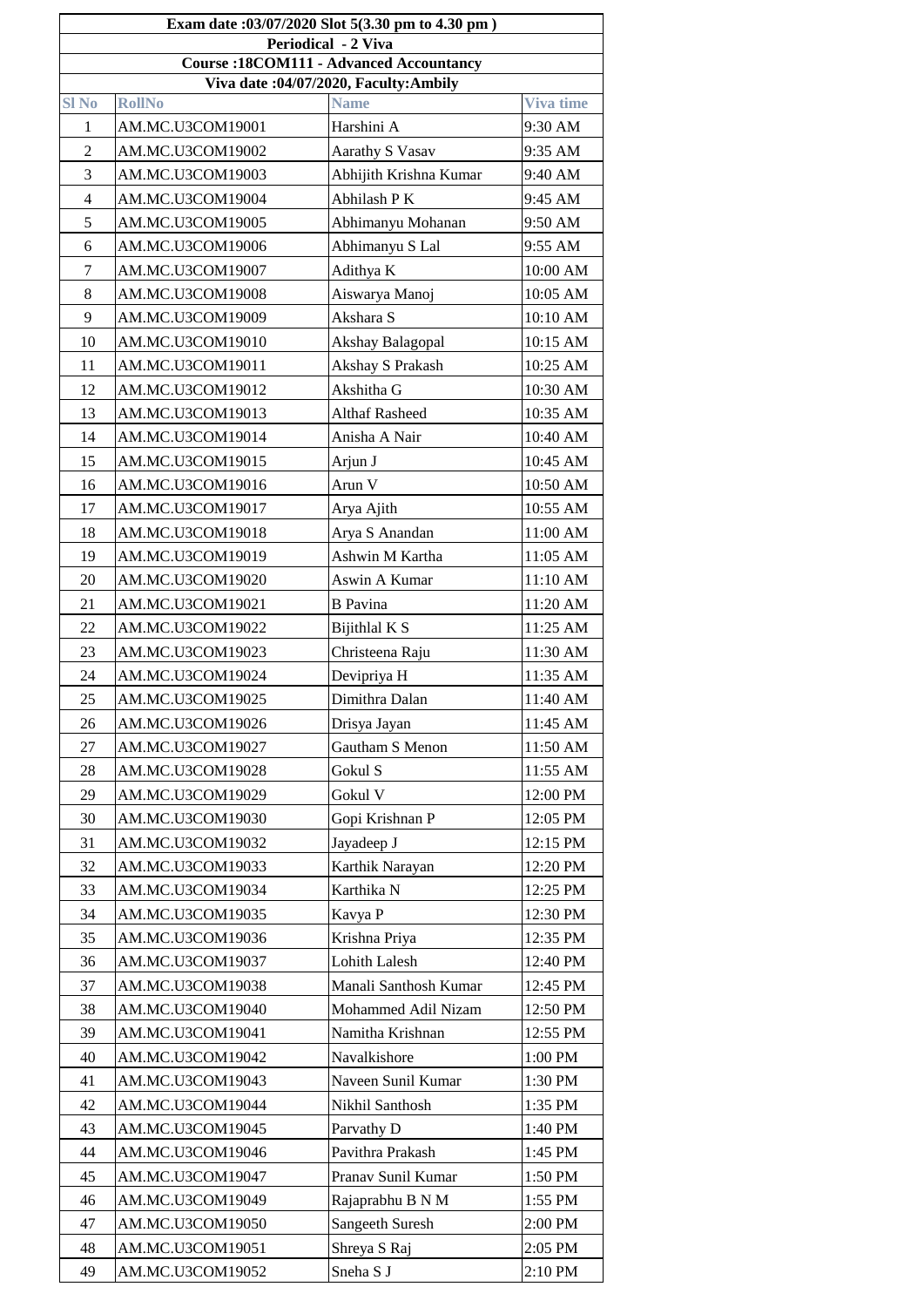| 50 | AM.MC.U3COM19053 | Sneha Sam                           | $2:15$ PM |
|----|------------------|-------------------------------------|-----------|
| 51 | AM.MC.U3COM19054 | Sooraj Suresh                       | 2:25 PM   |
| 52 | AM.MC.U3COM19055 | Sravan Shaji                        | 2:30 PM   |
| 53 | AM.MC.U3COM19056 | Sreedev A P                         | 2:35 PM   |
| 54 | AM.MC.U3COM19057 | Sree Gowri                          | 2:40 PM   |
| 55 | AM.MC.U3COM19058 | Sreehari S Nair                     | 2:45 PM   |
| 56 | AM.MC.U3COM19059 | Sumithra Devi S                     | 2:50 PM   |
| 57 | AM.MC.U3COM19060 | Thoolika Gopakumar                  | 2:55 PM   |
| 58 | AM.MC.U3COM19061 | Vaishnav Manikoth Chandroth 3:00 PM |           |
| 59 | AM.MC.U3COM19062 | Vasana Vijayan Pillai               | 3:05 PM   |
| 60 | AM.MC.U3COM19063 | Vinayak Sethukumar                  | 3:10 PM   |
| 61 | AM.MC.U3COM19064 | Vishal Sajeev                       | 3:20 PM   |
| 62 | AM.MC.U3COM19065 | Vishnuprasad D                      | 3:25 PM   |
| 63 | AM.MC.U3COM19066 | <b>Amal Babu</b>                    | 3:30 PM   |
| 64 | AM.MC.U3COM19067 | Arjun S Kumar                       | 3:35 PM   |
| 65 | AM.MC.U3COM19068 | Santhosh Kuwar                      | 3:40 PM   |
| 66 | AM.MC.U3COM19069 | Sidharth A                          | 3:45 PM   |
| 67 | AM.MC.U3COM19070 | <b>Abhishek S</b>                   | 3:50 PM   |
| 68 | AM.MC.U3COM19071 | S Pranav                            | 3:55 PM   |
| 69 | AM.MC.U3COM19072 | Nirmal S                            | 4:00 PM   |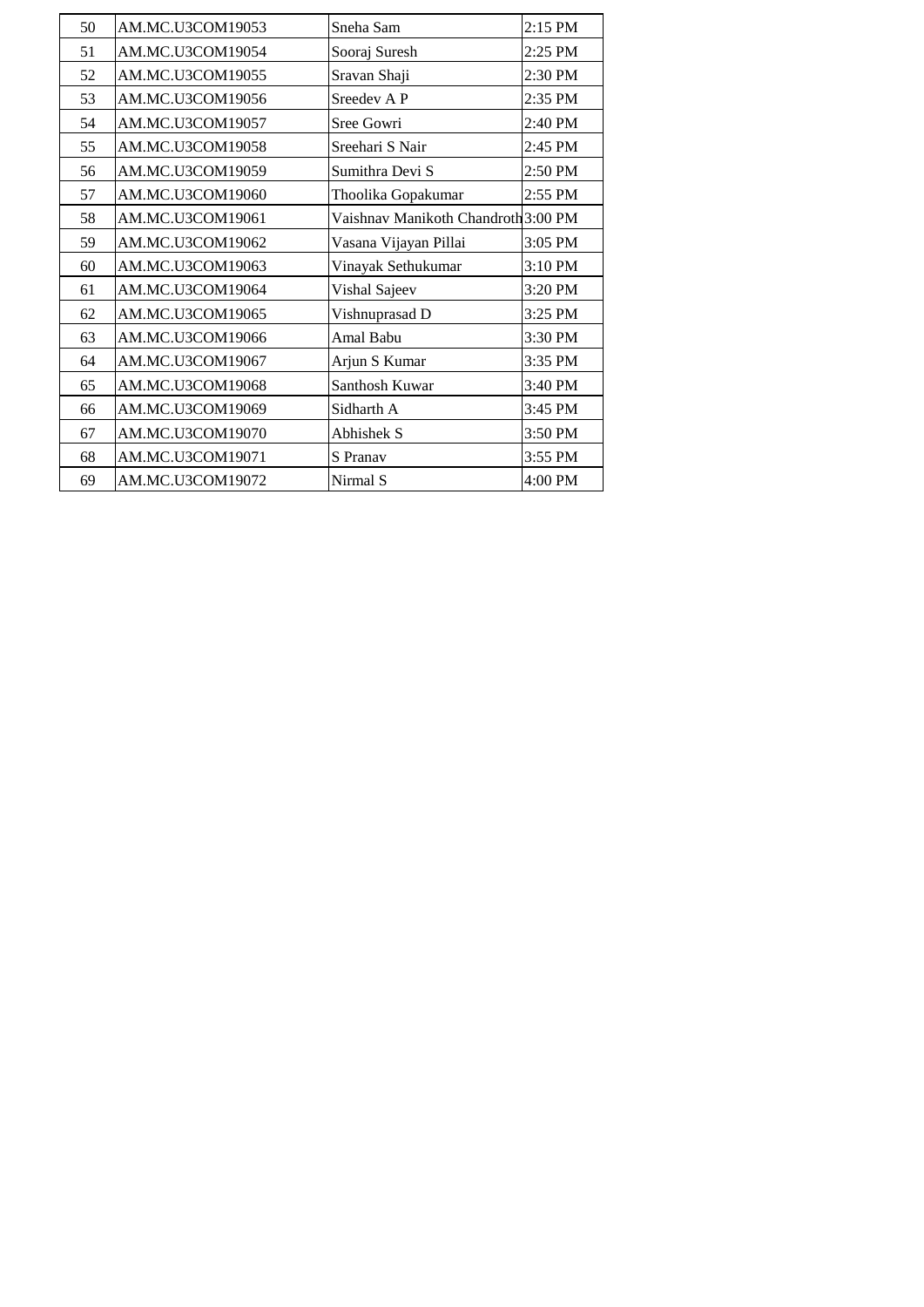|                         | VIVA SCHEDULE FOR 2019 BCom          |                                         |                      |
|-------------------------|--------------------------------------|-----------------------------------------|----------------------|
|                         | Staff(s) ; Venugopal J S             | Course: 18COM113 Modern Banking         |                      |
| SI <sub>No</sub>        | <b>RollNo</b>                        | 06-07-2020 Monday<br><b>Name</b>        | <b>Time</b>          |
| 1                       | AM.MC.U3COM19001                     | Harshini A                              | 9:30 AM              |
| $\overline{\mathbf{c}}$ | AM.MC.U3COM19002                     | Aarathy S Vasav                         | 9:35 AM              |
| 3                       | AM.MC.U3COM19003                     | Abhijith Krishna Kumar                  | 9:40 AM              |
| 4                       | AM.MC.U3COM19004                     | Abhilash P K                            | 9:45 AM              |
| 5                       | AM.MC.U3COM19005                     | Abhimanyu Mohanan                       | 9:50 AM              |
| 6                       | AM.MC.U3COM19006                     | Abhimanyu S Lal                         | 9:55 AM              |
| 7                       | AM.MC.U3COM19007                     | Adithya K                               | 10:00 AM             |
| 8                       | AM.MC.U3COM19008                     | Aiswarya Manoj                          | 10:05 AM             |
| 9                       | AM.MC.U3COM19009                     | Akshara S                               | 10:10 AM             |
| 10                      | AM.MC.U3COM19010                     | Akshay Balagopal                        | 10:15 AM             |
| 11                      | AM.MC.U3COM19011                     | Akshay S Prakash                        | 10:25 AM             |
| 12                      | AM.MC.U3COM19012                     | Akshitha G                              | 10:30 AM             |
| 13                      | AM.MC.U3COM19013                     | <b>Althaf Rasheed</b>                   | 10:35 AM             |
| 14                      | AM.MC.U3COM19014                     | Anisha A Nair                           | 10:40 AM             |
| 15                      | AM.MC.U3COM19015                     | Arjun J                                 | 10:45 AM             |
| 16                      | AM.MC.U3COM19016                     | Arun V                                  | 10:50 AM             |
| 17                      | AM.MC.U3COM19017                     | Arya Ajith                              | 10:55 AM             |
| 18                      | AM.MC.U3COM19018                     | Arya S Anandan                          | 11:00 AM             |
| 19                      | AM.MC.U3COM19019                     | Ashwin M Kartha                         | 11:05 AM             |
| 20                      | AM.MC.U3COM19020                     | Aswin A Kumar                           | 11:10 AM             |
| 21<br>22                | AM.MC.U3COM19021<br>AM.MC.U3COM19022 | <b>B</b> Pavina<br><b>Bijithlal K S</b> | 11:20 AM<br>11:25 AM |
| 23                      | AM.MC.U3COM19023                     | Christeena Raju                         | 11:30 AM             |
| 24                      | AM.MC.U3COM19024                     | Devipriya H                             | 11:35 AM             |
| 25                      | AM.MC.U3COM19025                     | Dimithra Dalan                          | 11:40 AM             |
| 26                      | AM.MC.U3COM19026                     | Drisya Jayan                            | 11:45 AM             |
| 27                      | AM.MC.U3COM19027                     | Gautham S Menon                         | 11:50 AM             |
| 28                      | AM.MC.U3COM19028                     | Gokul S                                 | 11:55 AM             |
| 29                      | AM.MC.U3COM19029                     | Gokul V                                 | 12:00 PM             |
| 30                      | AM.MC.U3COM19030                     | Gopi Krishnan P                         | 12:05 PM             |
| 31                      | AM.MC.U3COM19032                     | Jayadeep J                              | 12:15 PM             |
| 32                      | AM.MC.U3COM19033                     | Karthik Narayan                         | 12:20 PM             |
| 33                      | AM.MC.U3COM19034                     | Karthika N                              | 12:25 PM             |
| 34                      | AM.MC.U3COM19035                     | Kavya P                                 | 12:30 PM             |
| 35                      | AM.MC.U3COM19036                     | Krishna Priya                           | 12:35 PM             |
| 36                      | AM.MC.U3COM19037                     | Lohith Lalesh                           | 12:40 PM             |
| 37                      | AM.MC.U3COM19038                     | Manali Santhosh Kumar                   | 12:45 PM             |
| 38                      | AM.MC.U3COM19040                     | Mohammed Adil Nizam                     | 12:50 PM             |
| 39                      | AM.MC.U3COM19041                     | Namitha Krishnan                        | 12:55 PM             |
| 40                      | AM.MC.U3COM19042                     | Navalkishore                            | 1:00 PM              |
| 41                      | AM.MC.U3COM19043                     | Naveen Sunil Kumar                      | 1:30 PM              |
| 42                      | AM.MC.U3COM19044                     | Nikhil Santhosh                         | 1:35 PM              |
| 43<br>44                | AM.MC.U3COM19045                     | Parvathy D                              | 1:40 PM<br>1:45 PM   |
| 45                      | AM.MC.U3COM19046<br>AM.MC.U3COM19047 | Pavithra Prakash<br>Pranav Sunil Kumar  | 1:50 PM              |
| 46                      | AM.MC.U3COM19049                     | Rajaprabhu B N M                        | 1:55 PM              |
| 47                      | AM.MC.U3COM19050                     | Sangeeth Suresh                         | 2:00 PM              |
| 48                      | AM.MC.U3COM19051                     | Shreya S Raj                            | 2:05 PM              |
| 49                      | AM.MC.U3COM19052                     | Sneha S J                               | 2:10 PM              |
| 50                      | AM.MC.U3COM19053                     | Sneha Sam                               | 2:15 PM              |
| 51                      | AM.MC.U3COM19054                     | Sooraj Suresh                           | 2:25 PM              |
| 52                      | AM.MC.U3COM19055                     | Sravan Shaji                            | 2:30 PM              |
| 53                      | AM.MC.U3COM19056                     | Sreedev A P                             | 2:35 PM              |
| 54                      | AM.MC.U3COM19057                     | Sree Gowri                              | 2:40 PM              |
| 55                      | AM.MC.U3COM19058                     | Sreehari S Nair                         | 2:45 PM              |
| 56                      | AM.MC.U3COM19059                     | Sumithra Devi S                         | 2:50 PM              |
| 57                      | AM.MC.U3COM19060                     | Thoolika Gopakumar                      | 2:55 PM              |
| 58                      | AM.MC.U3COM19061                     | Vaishnav Manikoth Chandroth             | 3:00 PM              |
| 59                      | AM.MC.U3COM19062                     | Vasana Vijayan Pillai                   | 3:05 PM              |
| 60                      | AM.MC.U3COM19063                     | Vinayak Sethukumar                      | 3:10 PM              |
| 61                      | AM.MC.U3COM19064                     | Vishal Sajeev                           | 3:20 PM              |
| 62                      | AM.MC.U3COM19065                     | Vishnuprasad D                          | 3:25 PM              |
| 63                      | AM.MC.U3COM19066                     | Amal Babu                               | 3:30 PM              |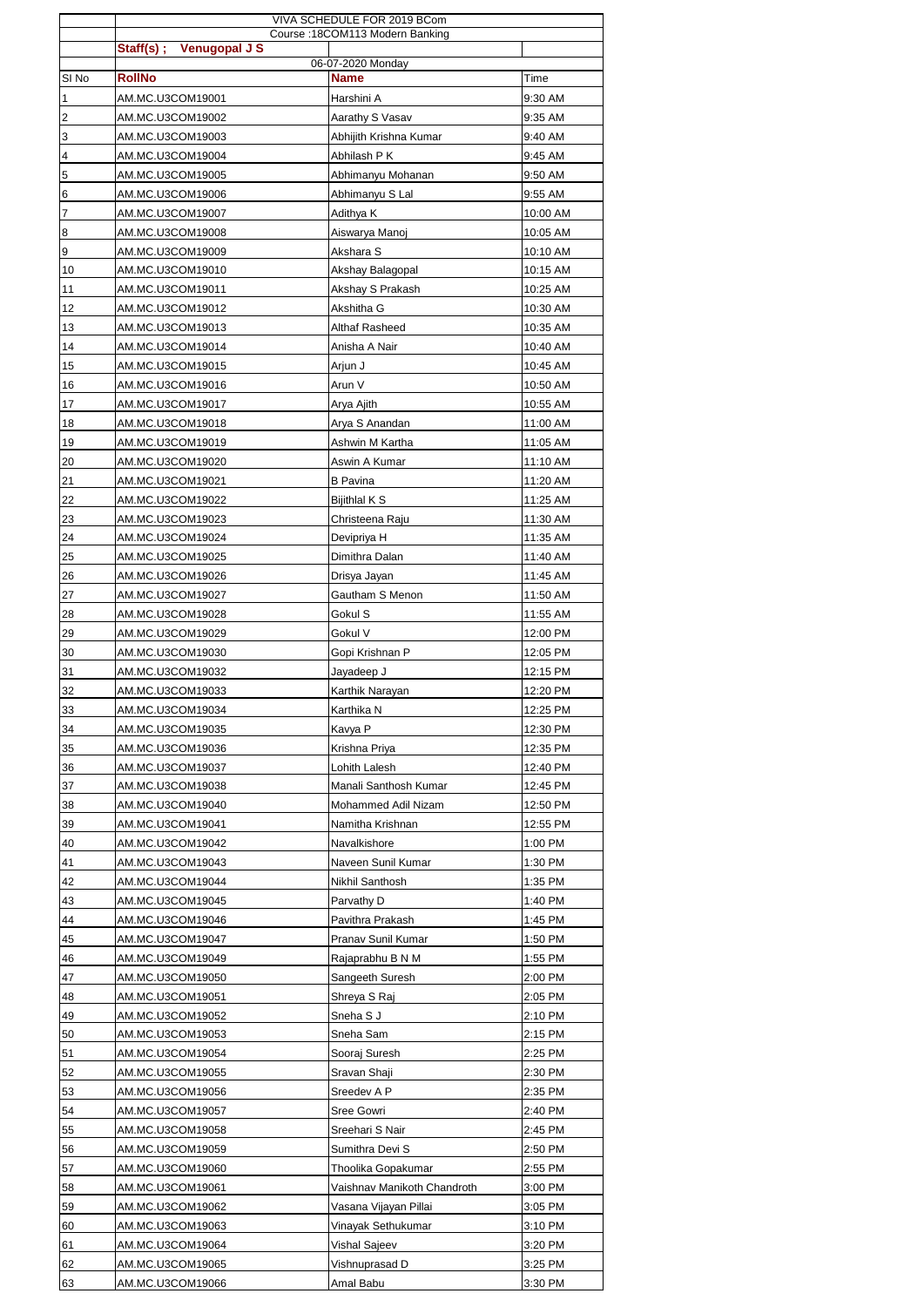| 64  | AM.MC.U3COM19067 | Arjun S Kumar     | 3:35 PM  |
|-----|------------------|-------------------|----------|
| 165 | AM.MC.U3COM19068 | Santhosh Kuwar    | 13:40 PM |
| 166 | AM.MC.U3COM19069 | <b>Sidharth A</b> | 3:45 PM  |
| 67  | AM.MC.U3COM19070 | <b>Abhishek S</b> | 13:50 PM |
| 68  | AM.MC.U3COM19071 | <b>IS Pranav</b>  | 13:55 PM |
| 69  | AM.MC.U3COM19072 | Nirmal S          | 14:00 PM |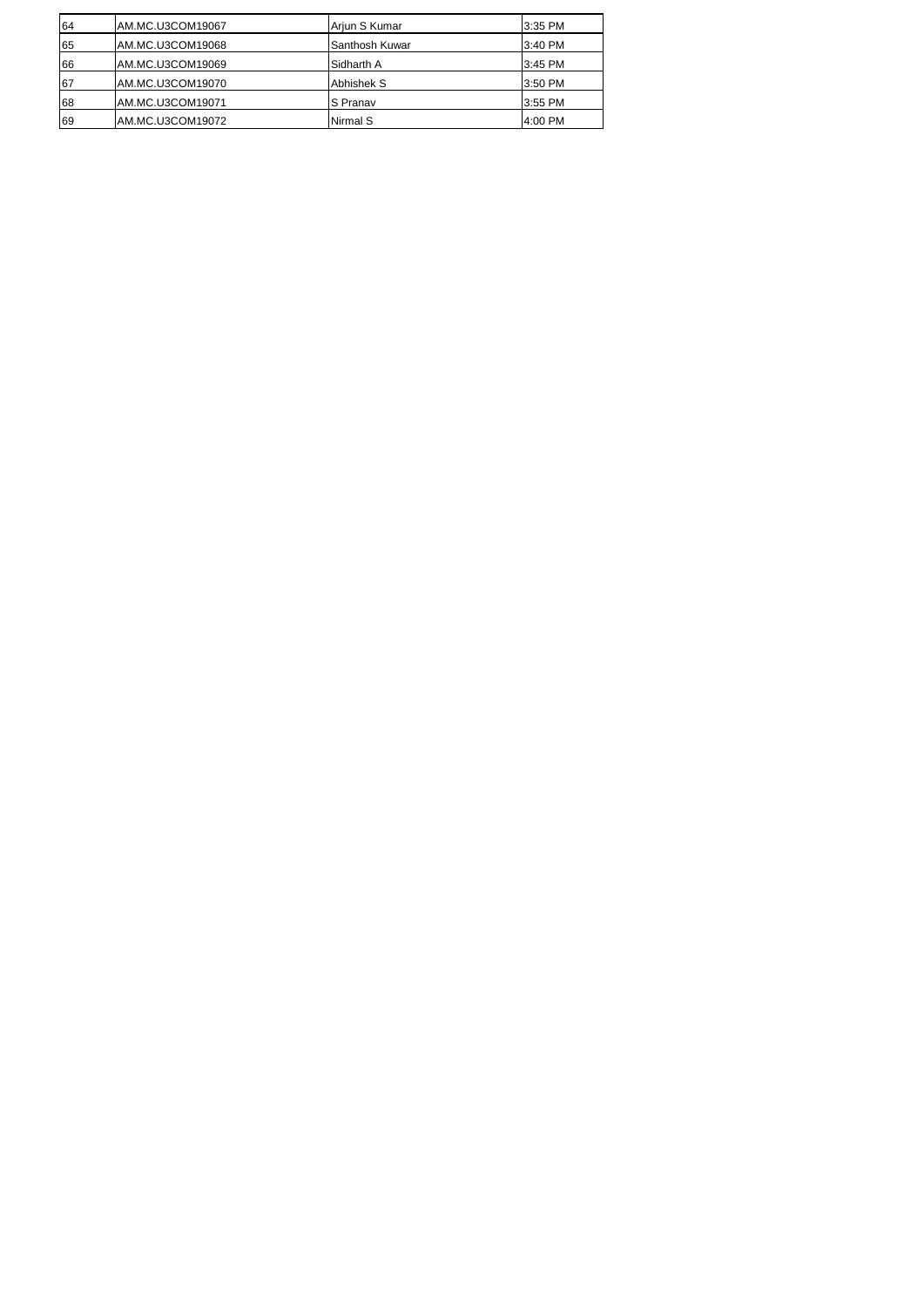| Exam date:07/07/2020 Slot 5(3.30 pm to 43.30 pm)                                                            |                                                |                        |          |  |  |  |
|-------------------------------------------------------------------------------------------------------------|------------------------------------------------|------------------------|----------|--|--|--|
| <b>Periodical - 2 Viva</b>                                                                                  |                                                |                        |          |  |  |  |
|                                                                                                             | <b>Course: 18ECO111_Economics for Business</b> |                        |          |  |  |  |
| Viva date :08/07/2020, Faculty-Pravitha<br><b>Name</b><br><b>SI No</b><br><b>RollNo</b><br><b>Viva time</b> |                                                |                        |          |  |  |  |
| 1                                                                                                           | AM.MC.U3COM19001                               | Harshini A             | 9:30 AM  |  |  |  |
| $\overline{2}$                                                                                              | AM.MC.U3COM19002                               | <b>Aarathy S Vasav</b> | 9:35 AM  |  |  |  |
| 3                                                                                                           | AM.MC.U3COM19003                               | Abhijith Krishna Kumar | 9:40 AM  |  |  |  |
| 4                                                                                                           | AM.MC.U3COM19004                               | Abhilash PK            | 9:45 AM  |  |  |  |
| 5                                                                                                           | AM.MC.U3COM19005                               | Abhimanyu Mohanan      | 9:50 AM  |  |  |  |
| 6                                                                                                           | AM.MC.U3COM19006                               | Abhimanyu S Lal        | 9:55 AM  |  |  |  |
| $\overline{7}$                                                                                              | AM.MC.U3COM19007                               | Adithya K              | 10:00 AM |  |  |  |
| 8                                                                                                           | AM.MC.U3COM19008                               | Aiswarya Manoj         | 10:05 AM |  |  |  |
| 9                                                                                                           | AM.MC.U3COM19009                               | Akshara S              | 10:10 AM |  |  |  |
| 10                                                                                                          | AM.MC.U3COM19010                               | Akshay Balagopal       | 10:15 AM |  |  |  |
| 11                                                                                                          | AM.MC.U3COM19011                               | Akshay S Prakash       | 10:25 AM |  |  |  |
| 12                                                                                                          | AM.MC.U3COM19012                               | Akshitha G             | 10:30 AM |  |  |  |
| 13                                                                                                          | AM.MC.U3COM19013                               | <b>Althaf Rasheed</b>  | 10:35 AM |  |  |  |
| 14                                                                                                          | AM.MC.U3COM19014                               | Anisha A Nair          | 10:40 AM |  |  |  |
| 15                                                                                                          | AM.MC.U3COM19015                               | Arjun J                | 10:45 AM |  |  |  |
| 16                                                                                                          | AM.MC.U3COM19016                               | Arun V                 | 10:50 AM |  |  |  |
| 17                                                                                                          | AM.MC.U3COM19017                               | Arya Ajith             | 10:55 AM |  |  |  |
| 18                                                                                                          | AM.MC.U3COM19018                               | Arya S Anandan         | 11:00 AM |  |  |  |
| 19                                                                                                          | AM.MC.U3COM19019                               | Ashwin M Kartha        | 11:05 AM |  |  |  |
| 20                                                                                                          | AM.MC.U3COM19020                               | Aswin A Kumar          | 11:10 AM |  |  |  |
| 21                                                                                                          | AM.MC.U3COM19021                               | <b>B</b> Pavina        | 11:20 AM |  |  |  |
| 22                                                                                                          | AM.MC.U3COM19022                               | Bijithlal K S          | 11:25 AM |  |  |  |
| 23                                                                                                          | AM.MC.U3COM19023                               | Christeena Raju        | 11:30 AM |  |  |  |
| 24                                                                                                          | AM.MC.U3COM19024                               | Devipriya H            | 11:35 AM |  |  |  |
| 25                                                                                                          | AM.MC.U3COM19025                               | Dimithra Dalan         | 11:40 AM |  |  |  |
| 26                                                                                                          | AM.MC.U3COM19026                               | Drisya Jayan           | 11:45 AM |  |  |  |
| 27                                                                                                          | AM.MC.U3COM19027                               | <b>Gautham S Menon</b> | 11:50 AM |  |  |  |
| 28                                                                                                          | AM.MC.U3COM19028                               | Gokul S                | 11:55 AM |  |  |  |
| 29                                                                                                          | AM.MC.U3COM19029                               | Gokul V                | 12:00 PM |  |  |  |
| 30                                                                                                          | AM.MC.U3COM19030                               | Gopi Krishnan P        | 12:05 PM |  |  |  |
| 31                                                                                                          | AM.MC.U3COM19032                               | Jayadeep J             | 12:15 PM |  |  |  |
| 32                                                                                                          | AM.MC.U3COM19033                               | <b>Karthik Narayan</b> | 12:20 PM |  |  |  |
| 33                                                                                                          | AM.MC.U3COM19034                               | Karthika N             | 12:25 PM |  |  |  |
| 34                                                                                                          | AM.MC.U3COM19035                               | Kavya P                | 12:30 PM |  |  |  |
| 35                                                                                                          | AM.MC.U3COM19036                               | Krishna Priya          | 12:35 PM |  |  |  |
| 36                                                                                                          | AM.MC.U3COM19037                               | <b>Lohith Lalesh</b>   | 12:40 PM |  |  |  |
| 37                                                                                                          | AM.MC.U3COM19038                               | Manali Santhosh Kumar  | 12:45 PM |  |  |  |
| 38                                                                                                          | AM.MC.U3COM19040                               | Mohammed Adil Nizam    | 12:50 PM |  |  |  |
| 39                                                                                                          | AM.MC.U3COM19041                               | Namitha Krishnan       | 12:55 PM |  |  |  |
| 40                                                                                                          | AM.MC.U3COM19042                               | Navalkishore           | 1:00 PM  |  |  |  |
| 41                                                                                                          | AM.MC.U3COM19043                               | Naveen Sunil Kumar     | 1:30 PM  |  |  |  |
| 42                                                                                                          | AM.MC.U3COM19044                               | Nikhil Santhosh        | 1:35 PM  |  |  |  |
| 43                                                                                                          | AM.MC.U3COM19045                               | Parvathy D             | 1:40 PM  |  |  |  |
| 44                                                                                                          | AM.MC.U3COM19046                               | Pavithra Prakash       | 1:45 PM  |  |  |  |
| 45                                                                                                          | AM.MC.U3COM19047                               | Pranav Sunil Kumar     | 1:50 PM  |  |  |  |
| 46                                                                                                          | AM.MC.U3COM19049                               | Rajaprabhu B N M       | 1:55 PM  |  |  |  |